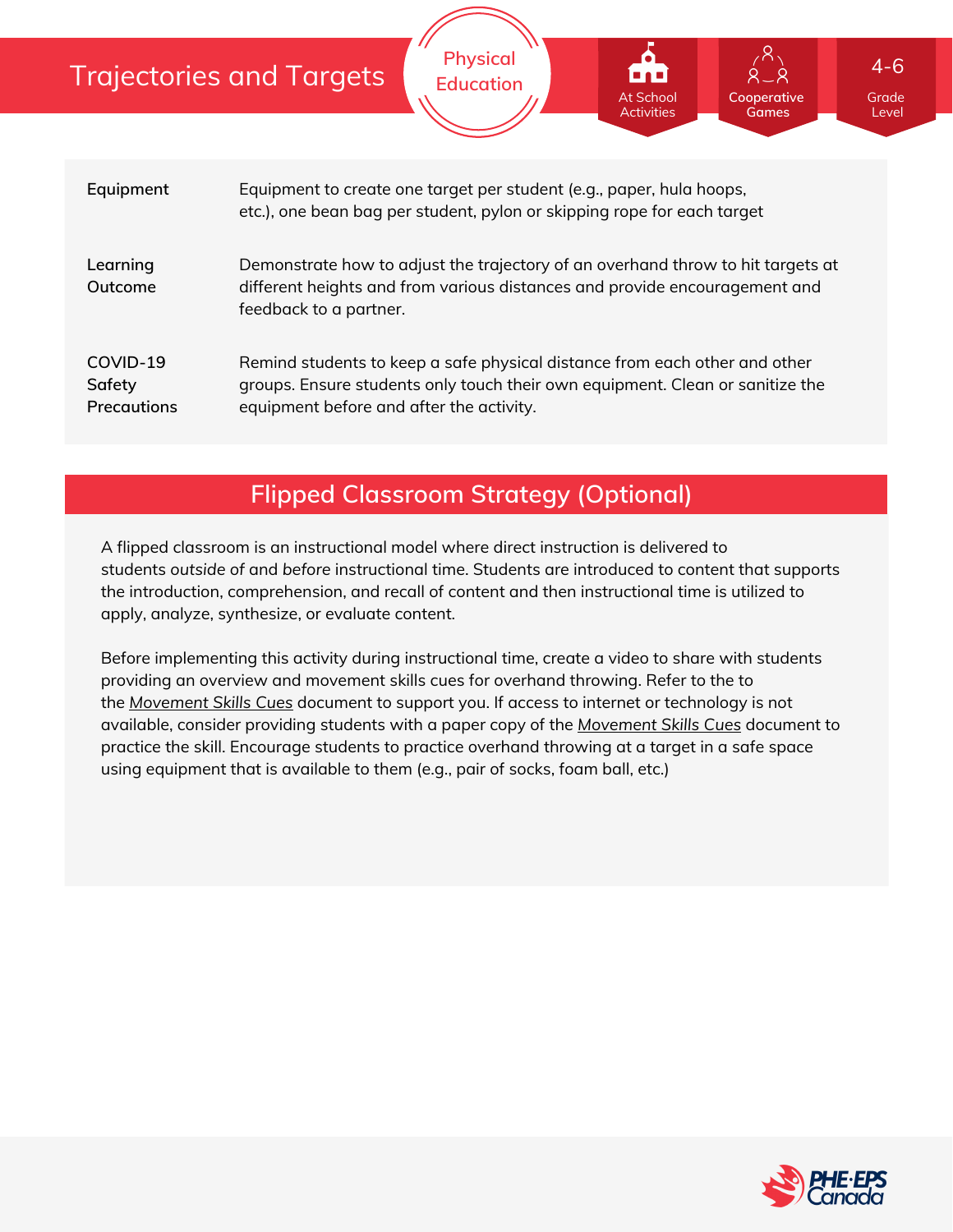

**Physical Education**

Set up the targets around the playing area. in groups so that there are two targets per pair of students– one target being higher than the other. Set up pylons or skipping ropes away from the targets to represent throwing lines. Each throwing line should be a different distance away from the target.

As a large group, review and practice the movement cues for overhand throwing and discuss how to adjust trajectory of the throw for targets at different heights and distances. If utilizing a flipped classroom strategy, remind students to apply what they learned or reviewed in advance of the activity. Divide students into pairs, provide each student with a bean bag, and assign each pair to a set of targets. Each student will throw their bean bag at each target in their area three times. One partner starts at one of the targets and throws their bean bag. Students must collect their own bean bag after each throw. The other partner encourages them and provides feedback. Pairs switch roles and the other partner throws. Pairs then follow the same process for the other target within their area. Each time a partner hits the target, the pair receives a point. Partners tally their points together. Rotate pairs to each set of targets reminding them to tally the points they achieve at each set of targets.

For older students, consider using smaller targets and move the throwing line further away from the targets.

# **Physical Education Competencies Reflection Questions**



#### **MOVE**

**Develop psychomotor skills, tactics, and strategies that facilitate a variety of physical activities across diverse environments.**



#### **THINK**

**Develop cognitive skills and strategies for a variety of movement contexts that facilitate critical thinking, decision making, and problem solving.**



#### **FEEL**

**Develop affective skills and strategies that facilitate healthy and safe relationships with themselves, with others, and with their environment.**

#### **ACT**



Reflection is important to support learning during physical education. Consider asking students the reflection questions below and discuss the answers together.

- *How did your throw change when aiming at a high target compared to a low target?*
- *How did the encouragement and feedback that your partner provided you support you?*



Grade Level

**Cooperative Games**

At School Activities

4-6